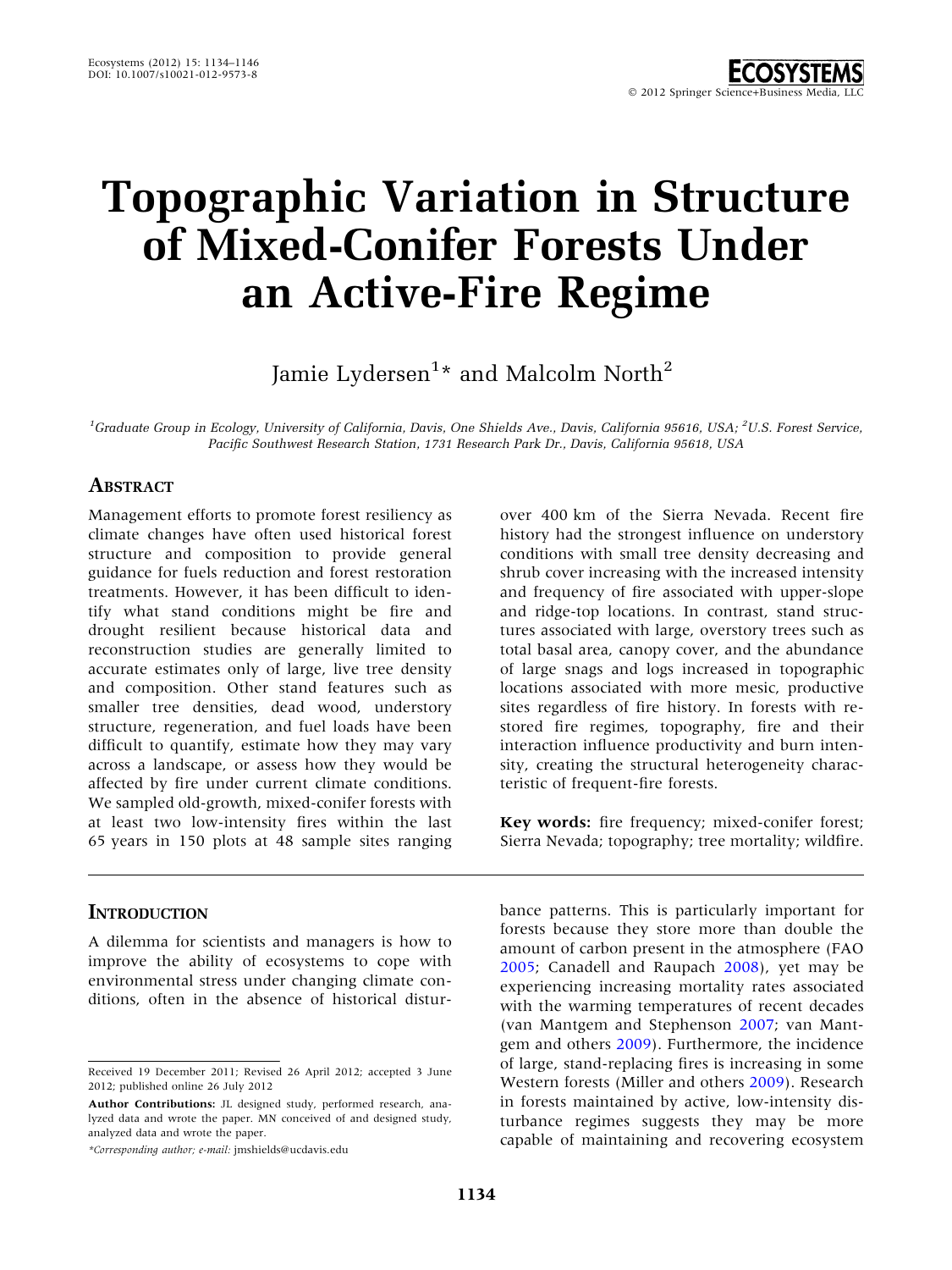functions in the face of drought, fire, and insects. The resilience of these forests may be attributable in part to their structural heterogeneity (Fulé [2008](#page-11-0); Stephens and others [2008](#page-12-0); Virah-Sawmy and others [2009\)](#page-12-0).

Many forest managers in the western U.S. have struggled with how to create this heterogeneity while reducing the risk of high-severity fire and maintaining ecosystem services such as habitat provisioning for sensitive species (Hessburg and others [2007](#page-11-0); North and others [2009](#page-11-0); Underwood and others [2010\)](#page-12-0). One common approach has been to use limited historical data or reconstruction methods to estimate forest conditions produced in the past by frequent-fire regimes (for example, North and others [2007](#page-11-0); Scholl and Taylor [2010](#page-12-0); Collins and others [2011\)](#page-11-0). Although these studies can provide some insight into historical large, live tree structure and composition for particular sites, there are at least three aspects of frequent-fire forests that have been difficult to quantify: (1) understory, small tree density, coarse woody debris, and fuel conditions (Stephenson [1999](#page-12-0); Laughlin and others [2004](#page-11-0); Collins and others [2011](#page-11-0)); (2) how forest structure, composition and fuels may vary with topography across a landscape (Keane and others [2009](#page-11-0)); and (3) what forest conditions would be produced by recurrent low-severity fire under current climate conditions (Millar and Woolfenden [1999;](#page-11-0) Stephens and others [2003](#page-12-0)).

Fortunately both Yosemite and Sequoia/Kings Canyon National Parks recognized the importance of fire as an ecosystem process and began to allow wildland fire use (now termed ''managed wildfire'') on some of their lands starting in the late 1960s and early 1970s (van Wagtendonk [2007\)](#page-12-0). To a lesser extent, the Forest Service adopted a similar policy of ''managed wildfire'' in a few remote areas. Wild- and prescribed-fire are allowed to burn under favorable weather conditions (that is, generally supporting low and moderate severity burn effects) and many of these areas now have repeatedly burned at frequencies and intensities approaching patterns described in fire history studies (Collins and others [2007\)](#page-11-0). Forest conditions in these areas are not confounded by past timber harvesting and contain large trees, snags, and logs characteristic of older forests (Stephens and Fule [2005\)](#page-12-0). These areas represent a rare opportunity to study forest conditions produced by restoring fire patterns under current climate conditions, which hereafter we refer to as an active-fire regime.

Objectives of this study were to quantify the stand structure, composition, and fuel loads of modern active-fire forests, and to determine how

these forest attributes varied with recent fire history and topographic position (slope position and aspect). Data were collected from stands of oldgrowth fire-dependant forests in which a frequentfire regime has been restored for several decades. Our objectives were to determine: (1) the size class distribution of live stems; (2) how forest structure varies with topographic position; and (3) what site factors are associated with differences in understory structure. Understanding how forest heterogeneity is produced by restored disturbance regimes under current climate conditions may help inform managers in establishing broad guidelines for treatments aimed to increase resiliency and habitat variability in fire-dependant forests.

## **METHODS**

## Identifying Candidate Stands

Candidate study areas were identified from stands within the Sierra Nevada based on forest type, recent fire record, and old-growth status using Arc GIS version 9.3 (ESRI [2008](#page-11-0)). We focused on mixedconifer forests, with some lower elevation sites having a combination of ponderosa pine/mixedconifer conditions. Prior to the implementation of fire suppression policy in the early 1900s, these forest types had a frequent  $( $20$  years), low$ severity (generally surface burn) fire regime (Skinner and Chang [1996](#page-12-0)).

Candidate study areas were selected from stands in which frequent-fire regimes have been restored. Our definition of a restored, or active-fire regime required stands to have experienced at least two low-severity, surface fires in the last 65 years, one of which occurred within the last 30 years. Although our definition of an active-fire regime has a lower fire frequency in the last 65 years than would have occurred historically, recent studies have suggested that forest overstory and understory may approach historical structure after two burns (Taylor [2010](#page-12-0); Webster and Halpern [2010\)](#page-12-0) (or in some cases one moderate severity fire may be sufficient (Collins and others [2011\)](#page-11-0)). Most study areas had patches of high-severity fire within the burn perimeter, which were avoided. Severity levels were determined by the National Park and Forest Service analyses using imagery and the change (delta) in the Normalized Burn Ratio (dNBR). A relativized dNBR compares changes in the amount of photosynthetically active vegetation that is present pre- and post-fire, accounting for initial variability in pre-burn vegetation conditions. It is a widely used method for accurately classifying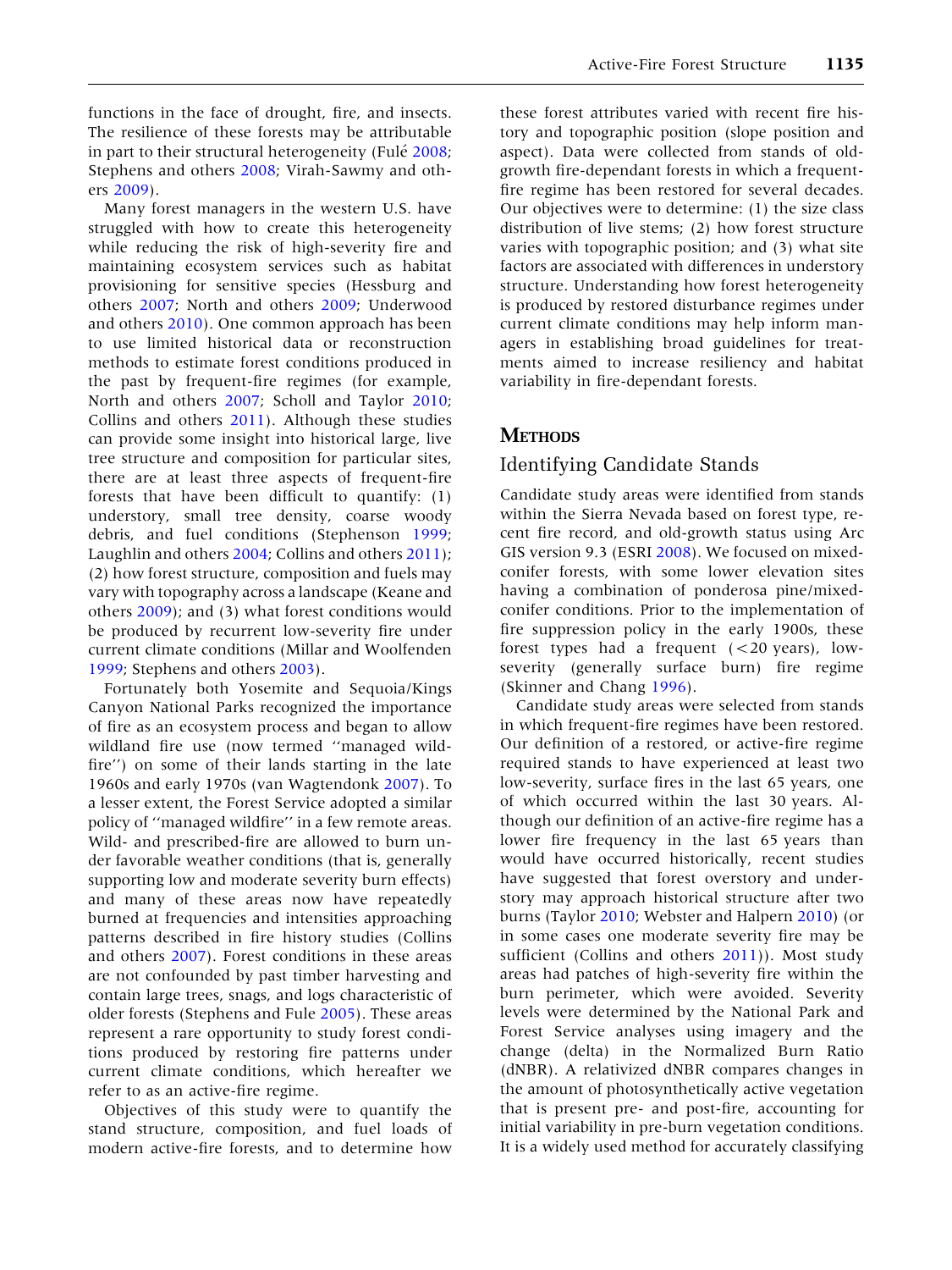burn severity at a moderately fine scale (Miller and Thode [2007\)](#page-11-0). Although vegetation damage and mortality within low-severity burns areas were generally low, field observations suggest fire intensity, a measure of the energy released by a fire (sensu Keeley [2009\)](#page-11-0), was often quite variable.

To avoid confounding the effects of recent fire and past logging activity on forest structure, we only selected sites that had never been thinned or salvage logged. We first assessed the old-growth status of candidate stands using the ranking developed for the Sierra Nevada Ecosystem Project (SNEP) (Franklin and Fites-Kaufmann [1996](#page-11-0)). This ranking classifies stands based on their physical features and overall contribution to old-growth functioning in the Sierra Nevada. The absence of thinning was then verified in the field; if signs of prior harvest were evident we did not sample in the area. Several areas that were classified as oldgrowth under the SNEP rankings and were initially identified as potential study areas were excluded based on the presence of older stumps throughout the site. Due to this stipulation, most of the data in this study comes from National Park Service land.

Using these criteria we identified 24 study areas ranging over 400 km of the Sierra Nevada (Table [1](#page-3-0); Figure [1](#page-4-0)). Several study areas had multiple combinations of overlapping burn perimeters created by different fires. Sample sites within each study area were defined as sites with a unique combination of fire events that meet our criteria listed above. Overall we identified a total of 48 sample sites with unique fire histories within the 24 study areas. Within sample sites, plot locations were stratified by topographic categories (described below) and separated by changes in slope, aspect and intervening landscape features to significantly reduce spatial autocorrelation in fire effects on forest structure (van Mantgem and Schwilk [2009](#page-12-0); Webster and Halpern [2010\)](#page-12-0). All sample sites experienced between two and four fires total. Fires consisted of both wildfire and prescribed-fire, which, under some conditions, can have comparable effects on forest structure when burning at low-severity (Nesmith and others [2011](#page-11-0)).

# Field Measurements

Within each sample site with a unique fire record, plots were located based on a topographically stratified random sample. Plots were categorized based on aspect, slope position (lower-, middle-, upper-slope or ridge) and slope shape (concave, flat or convex). We used the same categories for slope position as Parker ([1982\)](#page-12-0), with the exception that

valley bottom and lower slope were combined due to their similar influence on fire intensity. These topographic categories were chosen because we were interested in using a quantified, repeatable classification successfully used in other studies (Bekker and Taylor [2001](#page-11-0); Taylor [2010\)](#page-12-0) that could be readily applied in the field. We were stringent in sampling only locations that could be clearly assigned to a topographic category. Within each sample site we attempted to sample as many unique combinations of these topographic categories as possible, however, because sample sites varied in size and topographic complexity, it was not possible to include every topographic category in all sites. Overall we sampled 150 plots. Each topographic category was broadly represented across many sites, and there was a similar distribution within topographic categories of other subclasses (Table [2](#page-4-0)).

For each 20 m  $\times$  50 m rectangular plot, elevation, slope position, aspect, steepness, configuration, and distance to perennial stream were measured. Surface fuels were measured along three 15 m transects following standard protocol (Brown [1974\)](#page-11-0). Live trees and snags were sampled in nested rectangular plots. Trees and snags smaller than 50 cm diameter at breast height (dbh) were measured in a 20 m  $\times$  25 m area (0.05 ha), and larger structures  $(≥50$  cm) were measured throughout the entire 20 m  $\times$  50 m (0.1 ha) plot. For each tree, species, dbh, height to the base of the live crown, and maximum scorch height were recorded. For each snag, species, dbh, height, decay class (Maser and Trappe [1984\)](#page-11-0) and maximum scorch height were recorded. Shrubs were identified by species and their percent cover was measured along a 50 m transect. Size and species of regenerating trees that were no more than 5 cm dbh and at least 10 cm in height were recorded in ten systematically placed  $1-m<sup>2</sup>$  quadrats. Canopy cover measurements were taken with a sighting tube (densitometer) at 100 regularly spaced intervals.

# Analysis

Our analysis was focused on two spatial scales; mean stand structure of active-fire forests and structural differences between topographic locations. Within a sample site, all plots were a minimum of 60 m from each other (average distance between  $plots = 1260 \text{ m}$ , and were separated by changes in topographic features. We treated plots as discrete samples, as variable topographic, forest, and fuel conditions usually create a fine-scale intensity mosaic within a low-severity fire perim-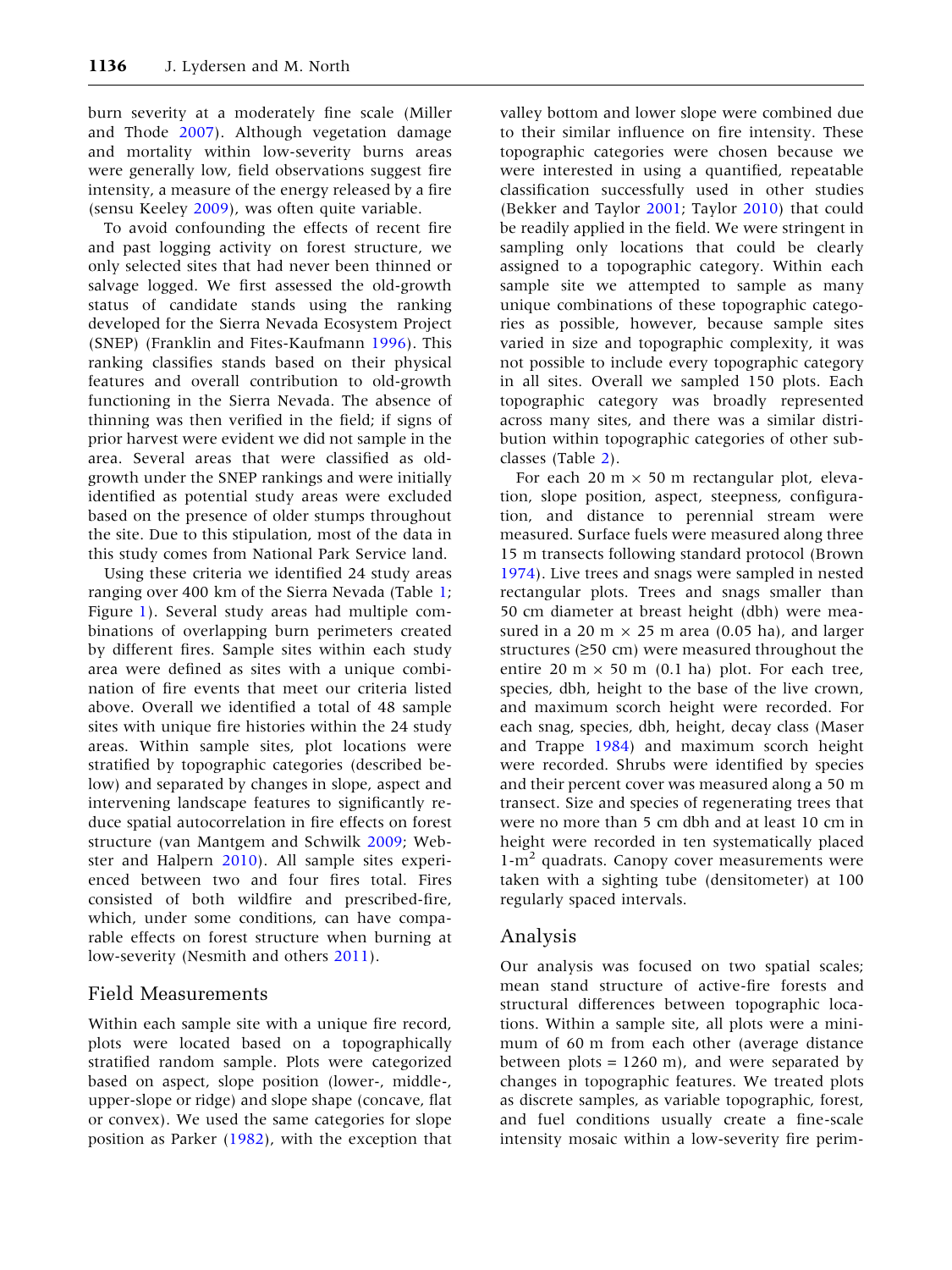| Study area (#)    | Elevation<br>range (m) | Size of study<br>$area2$ (ha) | Recent fire<br>record <sup>1</sup> | # of<br>Plots           |  |
|-------------------|------------------------|-------------------------------|------------------------------------|-------------------------|--|
| Barkley (1)       | 860                    | 200                           | 1994, 1999                         | 1                       |  |
| Bucks (2)         | 1495                   | 700                           | 1951, 1999                         | 1                       |  |
| Eleanor North (3) | 1705-1995              | 600                           | 1986, 1999                         | 9                       |  |
| Laurel $(4)$      | 1810-1935              | 350                           | 1978, 1991, 2005                   | 9                       |  |
| Eleanor South (5) | 1487-1781              | 1000                          | 1978, 1996                         | 9                       |  |
| North (6)         | 1522-1622              | 2000                          | 1950, 1987, 1996                   | 4                       |  |
|                   |                        |                               | 1994, 1996                         | 3                       |  |
|                   |                        |                               | 1987, 1996                         | $\overline{\mathbf{3}}$ |  |
|                   |                        |                               | 1993, 1996                         | $\boldsymbol{2}$        |  |
| Cottonwood (7)    | 1787                   | 50                            | 1996, 2009                         | $\mathbf{1}$            |  |
| Aspen Valley (8)  | 1547-1804              | 1200                          | 1983, 1990, 1999                   | $\mathbf{1}$            |  |
|                   |                        |                               | 1983, 1998                         | 10                      |  |
|                   |                        |                               | 1983, 1990, 1998                   | 1                       |  |
| Gin Flat $(9)$    | 1995                   | 100                           | 1989, 2000, 2002                   | $\mathbf{1}$            |  |
| Tamarack (10)     | 1884-2108              | 350                           | 1979, 1980, 2009                   | 12                      |  |
| Cascade (11)      | 1894-1964              | 100                           | 1986, 2007                         | 3                       |  |
| $A-Rock$ (12)     | 1422-1792              | 1400                          | 1979, 1990                         | 8                       |  |
|                   |                        |                               | 1979, 1990, 2009                   | $\mathbf{1}$            |  |
|                   |                        |                               | 1990, 2009                         | $\overline{c}$          |  |
| Grouse (13)       | 1637-2085              | 1100                          | 1990, 2009                         | 6                       |  |
| Illilouette (14)  | 1903-1960              | 200                           | 1991, 2004                         | 4                       |  |
| Mono $(15)$       | 2131-2196              | 150                           | 1980, 2004                         | 3                       |  |
| Wawona (16)       | 1273-1284              | 150                           | 1985, 2005                         | $\mathbf{2}$            |  |
| Lewis $(17)$      | 1797-2083              | 1700                          | 1980, 1996, 2005                   | $\overline{2}$          |  |
|                   |                        |                               | 1980, 1998, 2005                   | 7                       |  |
|                   |                        |                               | 1980, 2005                         | $\overline{2}$          |  |
| Zumwalt (18)      | 1521-1570              | 200                           | 1995, 1997, 2006                   | $\mathbf{1}$            |  |
|                   |                        |                               | 1997, 2008                         | $\mathbf{1}$            |  |
| Sugarloaf (19)    | 2178-2444              | 1000                          | 1974, 1985                         | 5                       |  |
|                   |                        |                               | 1974, 1985, 2003                   | $\overline{2}$          |  |
|                   |                        |                               | 1974, 2003                         | $\overline{c}$          |  |
|                   |                        |                               | 1974, 1985, 1997                   | $\overline{c}$          |  |
|                   |                        |                               | 1974, 1977, 1997                   | $\overline{2}$          |  |
| Grant $(20)$      | 1833-2030              | 200                           | 1981, 1995, 2005                   | 3                       |  |
|                   |                        |                               | 1993, 2004                         | $\mathbf{1}$            |  |
|                   |                        |                               | 1980, 1993, 2004                   | $\mathbf{1}$            |  |
|                   |                        |                               | 1992, 2005                         | 4                       |  |
|                   |                        |                               | 1995, 2009                         | $\mathbf{1}$            |  |
| Buena Vista (21)  | 2034-2284              | 100                           | 1974, 2004                         | 3                       |  |
|                   |                        |                               | 1969, 1979, 1981, 2006             | $\mathbf{1}$            |  |
|                   |                        |                               | 1979, 1981, 2006                   | 2                       |  |
| Giant $(22)$      | 1783-1951              | 50                            | 1947, 1988                         | 1                       |  |
|                   |                        |                               | 1969, 1978                         | $\mathbf{1}$            |  |
| Atwell (23)       | 2067-2487              | 500                           | 1995, 2003                         | 2                       |  |
|                   |                        |                               | 1952, 2005                         | 1                       |  |
|                   |                        |                               | 1946, 2000, 2003                   | 2                       |  |
|                   |                        |                               | 1999, 2003                         | 3                       |  |
| Lion $(24)$       | 2312-2316              | 100                           | 1975, 2002                         | 2                       |  |
|                   |                        |                               |                                    |                         |  |

<span id="page-3-0"></span>Table 1. List of Study Areas, Their Fire Events, Elevation Range, Extent and Number of Plots Sampled at the Site

Study area # in parentheses corresponds to numbers in Figure [1.](#page-4-0) Some study areas (N = 24) had multiple sample sites (total N = 48), as sites were defined by a unique fire<br>'Fire History was queried for years 1944–2009.<br>'Fir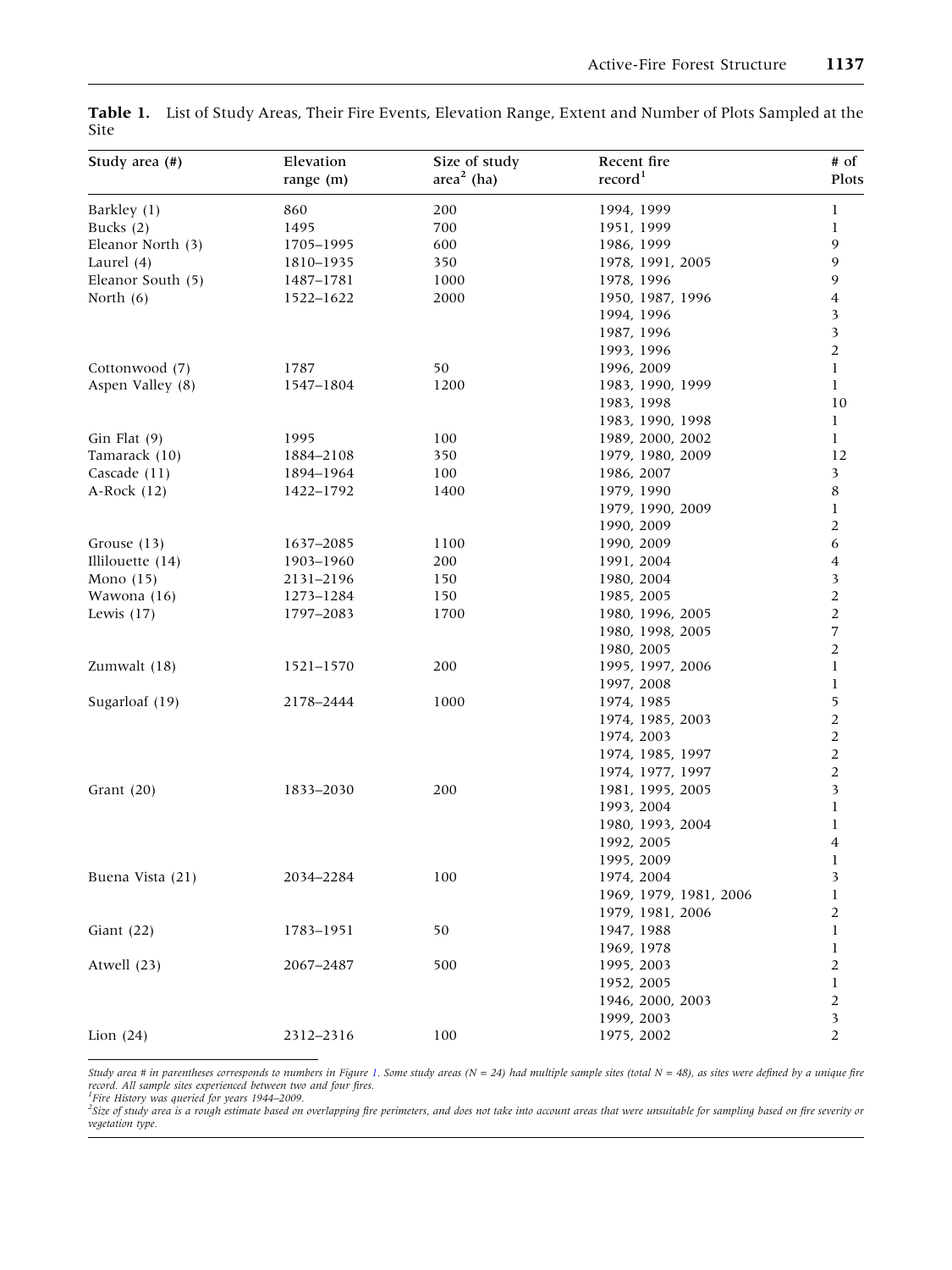<span id="page-4-0"></span>

Figure 1. Map of study areas in California's Sierra Nevada. Study area numbers correspond to those in Table [1.](#page-3-0)

Table 2. Distribution of Plots Among Topographic Categories

| Topographic<br>category     |        | M       | U      | R      | Total # of<br>plots (sites) |
|-----------------------------|--------|---------|--------|--------|-----------------------------|
| NE                          | 8(8)   | 28(23)  | 13(12) | 7(7)   | 56 (32)                     |
| SW                          | 12(9)  | 44 (27) | 24(17) | 14(13) | 94 (40)                     |
| Total # of<br>plots (sites) | 20(12) | 72 (36) | 37(26) | 21(20) | 150 (48)                    |

Values represent the number of plots in each category, with the number of sample sites represented in parentheses. L is lower slope, M is middle slope, U is upper-slope, and R is ridge. Northeast aspect (NE) is  $291^\circ - 110^\circ$ , Southwest (SW) is  $111^\circ - 290^\circ$ .

eter. Although one study found little spatial autocorrelation in post-burn forest structure within a fire perimeter (van Mantgem and Schwilk [2009](#page-12-0)), we caution that issues of independence and pseudoreplication within a fire perimeter are still unresolved. If fire effects on forest structure are autocorrelated throughout a fire's burn area, our sample size would decrease to 48 and there would be fewer statistically significant differences between topographic categories.

A Topographic Relative Moisture Index (TRMI), a measure of relative soil moisture availability ranging from 0 (xeric) to 60 (saturated) (Parker [1982\)](#page-12-0), was calculated for each plot location using slope position, slope configuration, aspect, and steepness. Slope aspect was cosine converted so that values ranged on a scale from 0 (xeric) to 2 (mesic), assigning  $20^{\circ}$  as the most mesic direction to coincide with rules used in the calculation of TRMI. Maximum char height was averaged for the plot, and lacking direct observation or instrument data, we used this as an imperfect estimate of fire intensity (Andrews and Rothermel [1982](#page-11-0)). Because study areas had experienced multiple fires, we were unable to identify which fire caused the maximum char height. Therefore, our measure of fire intensity is not attributable to any one particular fire, but indirectly indicates the maximum intensity that occurred at a site over its recent history of fire events.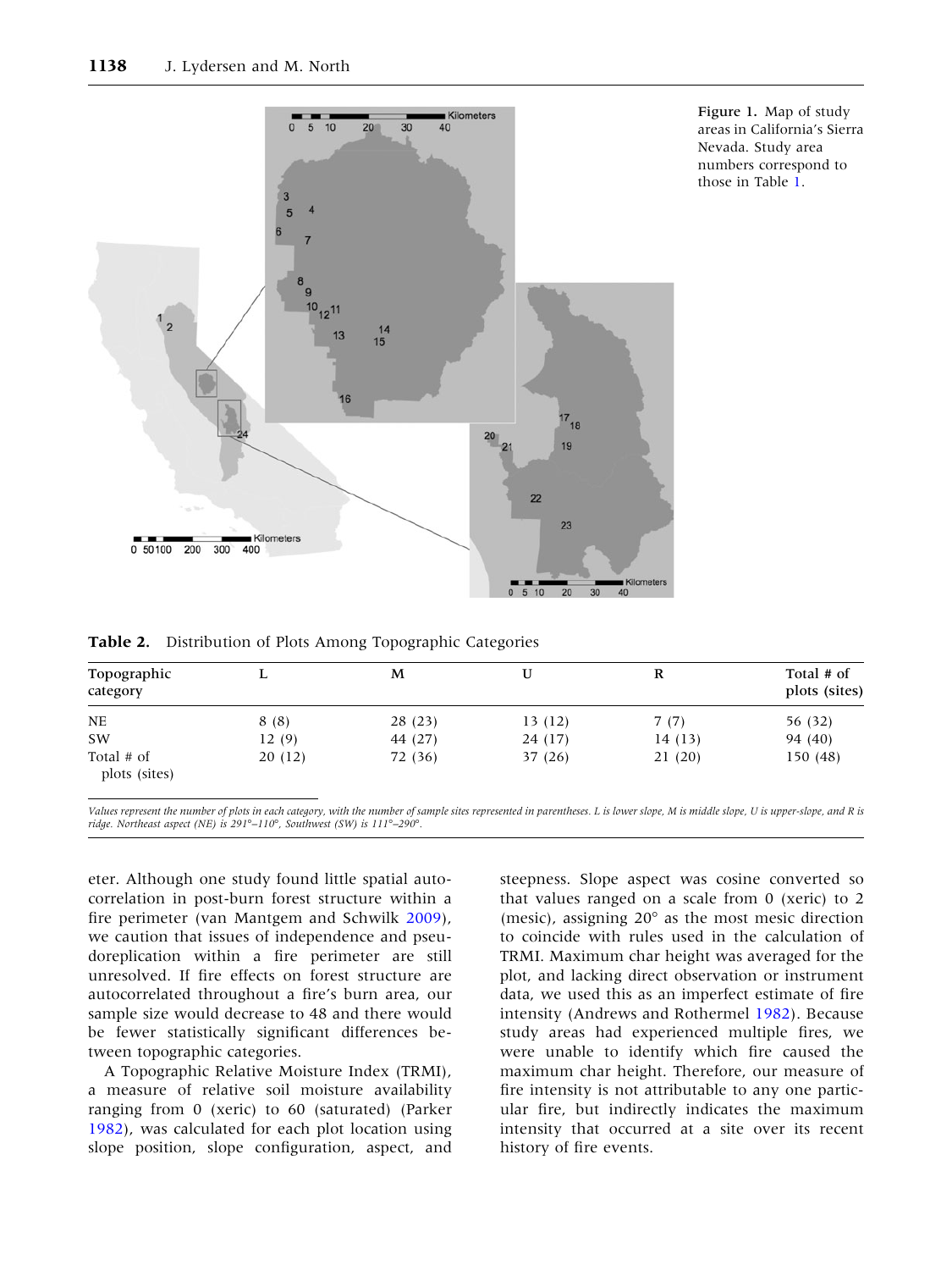To assess the size class distribution, live trees were divided into groups consisting of trees with dbh 5–19.9 cm, 20–39.9 cm, 40–59.9 cm, 60– 79.9 cm, 80–99.9 cm, 100–119.9 cm and at least 120 cm. Trees were further classified by fire-tolerance, with fire-intolerant species including Abies concolor, Abies magnifica, Calocedrus decurrens, and Pseudotsuga menziesii, and fire-tolerant species including Pinus ponderosa, Pinus jeffreyi, Pinus lambertiana, Quercus kellogii, and Quercus chrysolepis. Variables describing forest structure and fuel loads were compared between topographic stratifications using a mixed model ANOVA in SAS 9.2 for Windows (SAS Institute [2008\)](#page-12-0). Topographic categories were considered fixed effects and sample site a random effect. Variables were checked for normality of residuals using normal probability plots and the Shapiro-Wilk test (Shapiro and Wilk [1965](#page-12-0)). All variables except canopy cover (CC), basal area (BA), percentage of shade-intolerant species (Shdint), and quadratic mean diameter (QMD) were determined to have residual distributions with significant departures from normality. Homogeneity of variances was assessed using plots of residual versus predicted values and a Levene test (Levene [1960\)](#page-11-0). The variances of most variables were determined to be homogeneous; exceptions were basal area of fire-tolerant trees less than 40 cm dbh (Dens 40–80 cm), percent shade-intolerant stems (Shd-int) and density of 100-h fuels (100-h). Logarithmic, power, and arcsine transformations were applied to improve normality of residuals and heterogeneity of variances, so that all variables did not deviate significantly from these criteria. Comparisons between means were made using Tukey's HSD (Honest Significant Difference) test (Zar [2010](#page-12-0)) and an alpha level of 0.05.

Non-metric multidimensional scaling (NMS) was used to investigate site factors associated with all forest structures, understory and overstory only. Variables with highly skewed distributions were power- or log-transformed accounting for the lowest non-zero value (McCune and Grace [2002](#page-11-0)). NMS analysis was completed with PC-ORD 5.0 (McCune and Mefford [2006](#page-11-0)) using the ''slow and thorough'' setting and a Sorensen distance measurement. The primary matrix consisted of stand structure and fuel load measurements and the secondary matrix contained site characteristics (slope position, pitch, aspect, configuration, distance to water, time since last burn, number of fires in the last 65 years, interval length between the last two fires, and TRMI). For all three analyses we started with 6 axes, 50 real data runs, a maximum of 500 iterations, and an instability criterion of 0.00001.

Following results from the NMS analysis, we divided our forest structure data into overstory and understory datasets for analysis using classification and regression trees (CART) in S-Plus 8.0 (Insightful Corporation [2007\)](#page-11-0) to assess whether overstory basal area (trees with dbh  $\geq 80$  cm), understory density (trees with dbh  $<$ 40 cm), and shrub cover differed by recent fire record and topographic conditions. Independent variables included topographic measures (TRMI, aspect, slope position, slope steepness, slope configuration, latitude, elevation, and distance to water) and fire metrics (time since last burn, total number of fires in the last 65 years, time in between the most recent two fires, and average char height) for the understory analysis and topographic metrics only for the overstory analysis. To aid in interpretation, regression trees were adjusted using a range of minimum deviations (0.10–0.30), observations before split (5–20), and node size (10–40) depending on sample depth of the different variables.

## RESULTS

## Mean Stand Structure

Measurements of average stand structure were highly variable across all sample sites (Table [3](#page-6-0)). Stand structure of all plots averaged 44% canopy cover, 54 m<sup>2</sup>/ha of live tree basal area, 123 m<sup>3</sup>/ha of snags, 17% shrub cover, 0.6 stems/ $m<sup>2</sup>$  of seedling and sapling regeneration (<5 cm dbh but  $\geq$ 10 cm in height), and 40 Mg/ha of total fuels. Standard deviations were particularly high for snag volume, log volume, shrub cover, regeneration, and surface fuel measurements. Quadratic mean diameter and canopy cover were the least variable, although their values still ranged considerably.

Although the number of stems generally decreased with diameter class, the greatest number of trees occurred in the second smallest size class (20– 39.9 cm dbh). The three smallest size classes (stems 5–59.9 cm dbh) were dominated by fire-intolerant species, whereas in the larger size classes (stems  $\geq 60$  cm dbh) the proportion of fire-tolerant species increased with increasing size class (Figure [2\)](#page-6-0).

# Topography and Stand Structure

Stand structure was highly variable within topographic categories such that many variables were not significantly different between categories. Differences between slope positions tended to be greater than differences between aspects (Table [3](#page-6-0)). Slope steepness did not have a significant effect on forest structure. Canopy cover and basal area were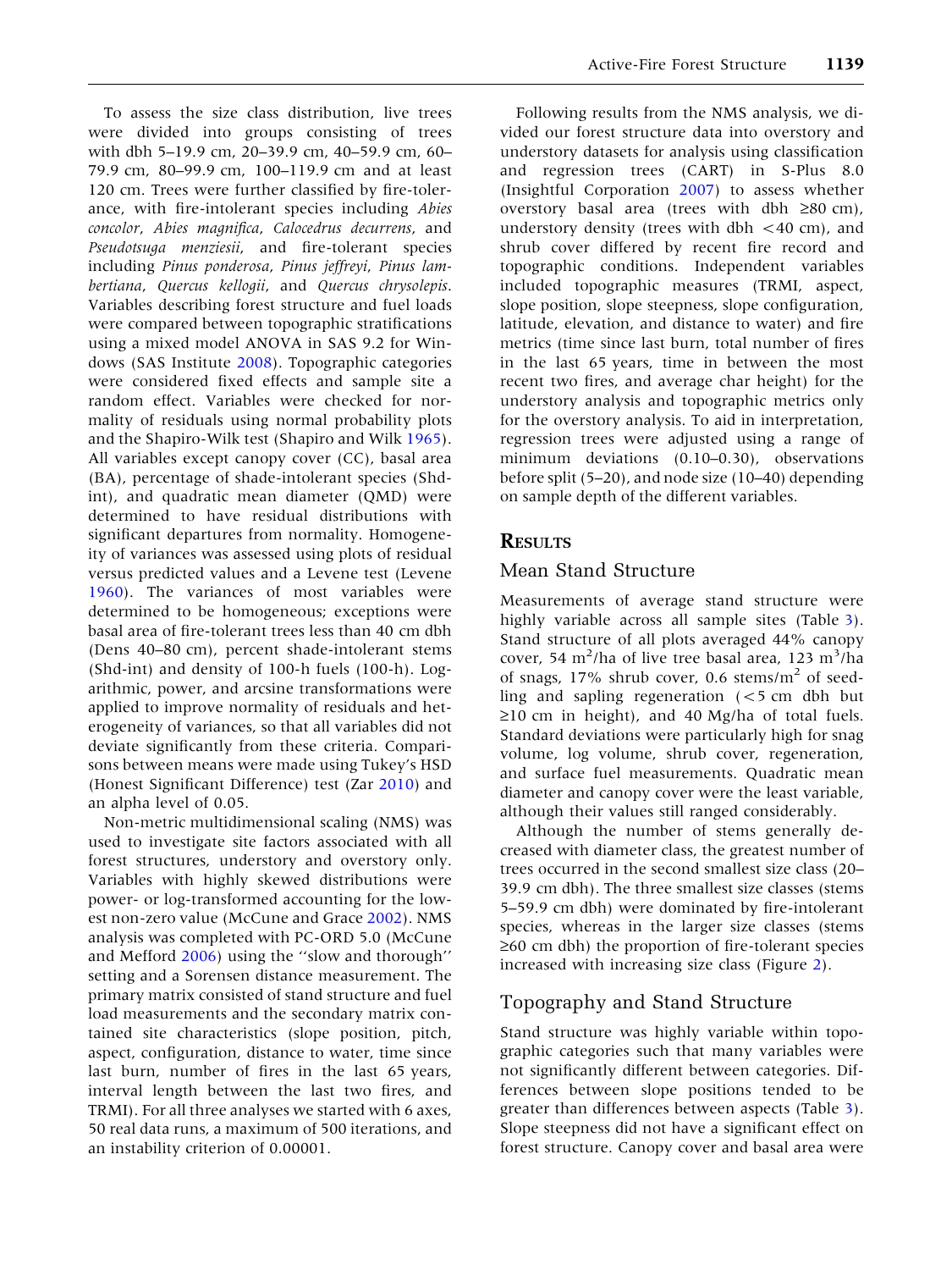| Forest structure<br>Variable | Mean<br>(St. Dev.) | Slope position    |                    |                     | Aspect              |                   |                  |
|------------------------------|--------------------|-------------------|--------------------|---------------------|---------------------|-------------------|------------------|
|                              |                    | L                 | M                  | U                   | $\bf{R}$            | NE                | <b>SW</b>        |
| CC $(% )$                    | 43.7 (17.9)        | $46.2^{\rm A}$    | $49.1^{\rm A}$     | $46.2^{\rm A}$      | $18.5^{\mathrm{B}}$ | $45.2^{\rm A}$    | $42.8^{\rm A}$   |
| BA $(m^2/ha)$                | 54.0 (29.0)        | $64.2^{\rm A}$    | 60.6 <sup>A</sup>  | $54.7^{A}$          | 20.7 <sup>B</sup>   | $58.1^{\rm A}$    | $51.7^{\rm B}$   |
| Dens $(ha^{-1})$             | 219.9 (146.3)      | $330.0^{A}$       | $244.4^{AB}$       | $176.8^{B}$         | $111.4^C$           | $243.0^{A}$       | $205.5^{\rm B}$  |
| Shd-int (% of live stems)    | 49.6 (35.4)        | $33.4^{A}$        | 41.6 <sup>A</sup>  | $59.0^{\rm B}$      | $75.9^{\mathrm{B}}$ | 40.7 <sup>A</sup> | $54.9^{B}$       |
| $QMD$ (cm)                   | 66.1 (16.7)        | $63.4^{A}$        | $66.4^{AB}$        | $72.2^{\mathrm{B}}$ | $56.7^{AB}$         | $67.4^{\text{A}}$ | $65.3^{A}$       |
| Snag $(m^3/ha)$              | 122.9 (246.5)      | $260.8^{A}$       | $108.3^{A}$        | $91.3^{A}$          | $97.5^{\rm A}$      | $171.2^{\rm A}$   | $94.2^{\rm A}$   |
| Log $(m^3/ha)$               | 42.9 (68.9)        | 30.6 <sup>A</sup> | $59.4^{\rm A}$     | $33.6^{A}$          | $14.2^{\rm A}$      | $54.4^{\rm A}$    | $36.0^{A}$       |
| Shrub $(\% )$                | 16.9(23.0)         | $12.1^{\rm A}$    | $15.1^{\rm A}$     | $19.5^{\rm B}$      | $23.1^{\rm B}$      | $17.8^{\rm A}$    | $16.3^{A}$       |
| Reg. Dens $(m^{-2})$         | 0.6(1.5)           | 0.61 <sup>A</sup> | $0.86^{A}$         | $0.52^{AB}$         | $0.12^{\rm B}$      | 1.01 <sup>A</sup> | $0.42^{A}$       |
| Duff $(cm)$                  | 2.1(1.8)           | $2.0^{AB}$        | $2.2^{\rm A}$      | 2.4 <sup>A</sup>    | $1.1^B$             | 2.3 <sup>A</sup>  | 1.9 <sup>A</sup> |
| Fuel Ht (cm)                 | 6.2(7.1)           | $7.5^{\text{A}}$  | 5.7 <sup>A</sup>   | 7.6 <sup>A</sup>    | $3.8^{\rm B}$       | 6.2 <sup>A</sup>  | $6.2^{\rm A}$    |
| $1-h$ (Mg/ha)                | 0.7(0.7)           | $0.75^{A}$        | 0.72 <sup>A</sup>  | $0.74^{A}$          | $0.42^{\rm B}$      | $0.82^{A}$        | $0.62^{A}$       |
| 10-h $(Mg/ha)$               | 3.7(3.3)           | $3.5^{\text{A}}$  | 4.0 <sup>A</sup>   | 4.0 <sup>A</sup>    | 2.4 <sup>A</sup>    | 3.8 <sup>A</sup>  | 3.7 <sup>A</sup> |
| 100-h $(Mg/ha)$              | 3.5(3.5)           | $4.4^{\rm A}$     | 3.8 <sup>A</sup>   | 3.3 <sup>A</sup>    | 1.9 <sup>A</sup>    | 4.1 <sup>A</sup>  | 3.1 <sup>A</sup> |
| 1000-h (Mg/ha)               | 32.3 (41.4)        | $36.8^{A}$        | $37.2^{\rm A}$     | $31.9^{AB}$         | $12.2^{\mathrm{B}}$ | $37.9^{A}$        | $29.0^{A}$       |
| Ave Char Height (m)          | 3.24(2.06)         | 2.7 <sup>A</sup>  | $3.1^{\mathrm{B}}$ | 4.0 <sup>B</sup>    | $2.7^{AB}$          | 3.0 <sup>A</sup>  | 3.4 <sup>A</sup> |

<span id="page-6-0"></span>Table 3. Mean Values of Structure Variables Across All Sample Sites, and by Slope Position and Aspect

Variables are canopy cover (CC), basal area (BA), density of live stems (Dens), percent of shade-intolerant species (Shd-int), quadratic mean diameter of live stems (QMD), snag volume (Snag), log volume (Log), percent shrub cover (shrub), regenerating tree density (Reg. Dens), duff depth, fuel height, and density of fuels by four size classes (1-h, 10-h, 100-h, 1000-h). Variables with different superscripts within the slope position categories, lower-, middle-, upper-slope, and ridge-tops are significantly different from each other  $(P < 0.05)$ , as are variables with different superscripts between the two aspect classes. Northeast aspect is  $291^{\circ}-110^{\circ}$ , Southwest is  $111^{\circ}-290^{\circ}$ .



Figure 2. Average frequency of live stems by fire-tolerance in seven different diameter classes. Error bars show the upper half of the standard error for each class of firetolerance within a given size class. Averages and standard errors were calculated from data for all 150 plots. Fireintolerant species include Abies concolor, Abies magnifica, Calocedrus decurrens, and Pseudotsuga menziesii. Firetolerant species include Pinus ponderosa, Pinus jeffreyi, Pinus lambertiana, Quercus kellogii, and Quercus chrysolepis.

similar among lower, middle, and upper-slopes, but were significantly lower on ridge-tops. Live stem density tended to decrease, and the proportion of fire-tolerant species tended to increase in an

upslope direction. This trend in live tree density was due to decreasing numbers of fire-intolerant trees, accompanied by more modest increases in the number of fire-tolerant trees, going from lower, to middle, to upper-slope positions. There was a decrease in the number of all trees, particularly fire-intolerants, going from upper-slope to ridge (Figure [3\)](#page-7-0). Quadratic mean diameter was largest on upper-slopes, which had a relatively low stem density dominated by large trees. Snag volume was greatest on lower slopes, and similar among other slope positions, although it was highly variable and differences were not significant. Log volume was greatest on middle slopes, and lowest on ridge tops, although there were no significant differences between slope positions. Shrub cover tended to increase with slope position, with upper-slopes and ridges having significantly more shrub cover than lower and middle slopes. All size classes of downed woody fuels were sparser on ridge-tops than other slope positions (Table 3).

Differences between northeast and southwest facing slopes were generally small; although southwest aspects had significantly lower basal area, live tree density, and a greater proportion of fire-tolerant species. These trends in live tree abundance can be mainly attributed to the differing densities of small (5–40 cm dbh) and large  $(≥80$  cm dbh) fire-intolerant species (Figure [3\)](#page-7-0).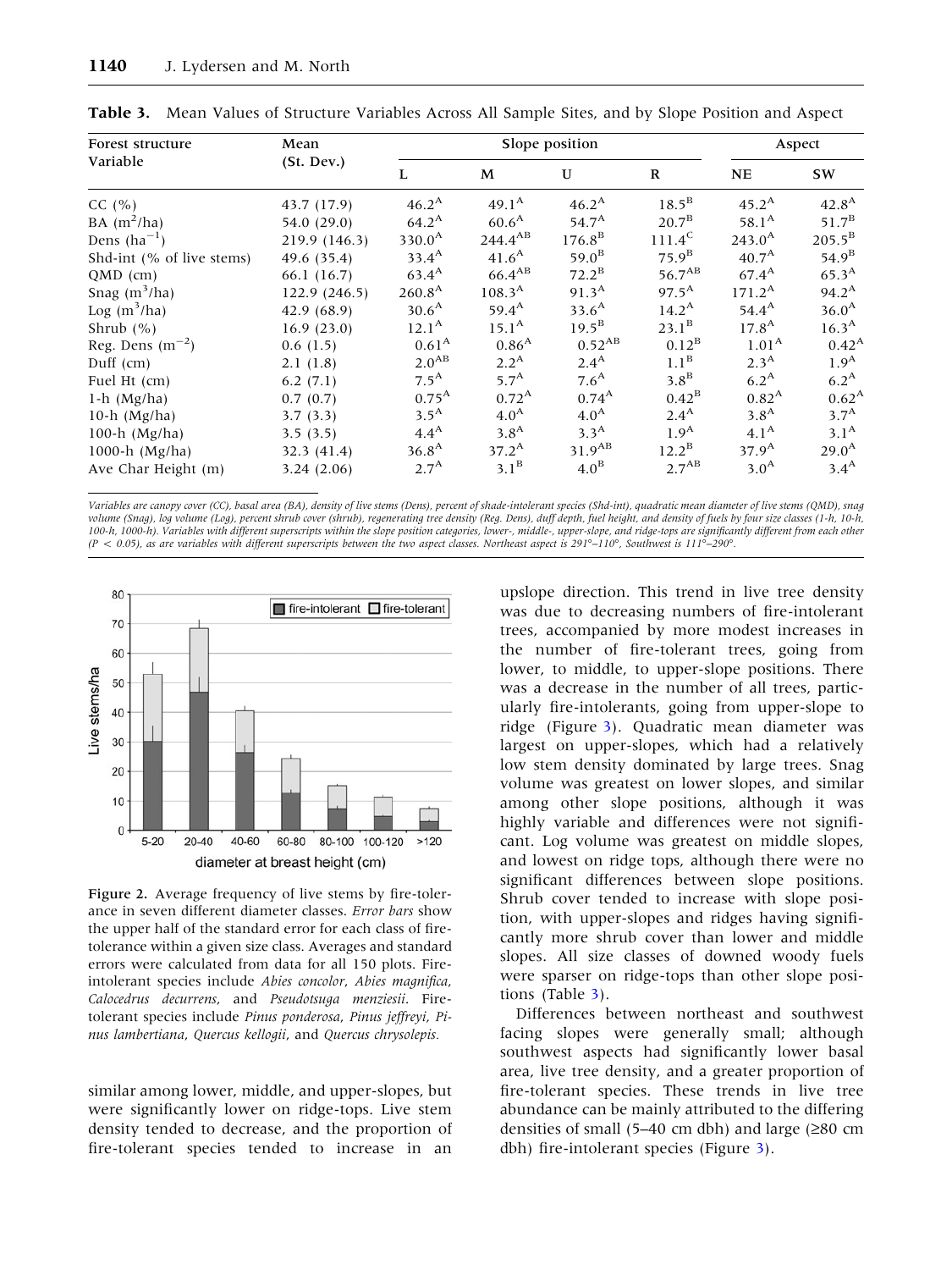<span id="page-7-0"></span>

Figure 3. Average basal area of live trees by slope position (lower, middle, upper, and ridge) and aspect (northeast includes  $291^{\circ}-110^{\circ}$ , southwest includes  $111^{\circ} 290^\circ$ ), in three size classes for **A** fire-intolerant species (Abies concolor, Abies magnifica, Calocedrus decurrens, and Pseudotsuga menziesii); and **B** fire-tolerant species (Pinus ponderosa, Pinus jeffreyi, Pinus lambertiana, Quercus kellogii,

#### Live Tree and Understory Structure

Axes in NMS analyses including all structure and just overstory variables had low eigenvalues and there was no clear pattern of association with recent fire record (results not shown). In contrast, the NMS analysis of understory variables suggests an association with sample site fire event characteristics. Topographic characteristics such as TRMI did not have a significant association with data patterns in the NMS analysis of understory. After 500 iterations, the NMS solution had three axes, with a final stress of 12.01 and final instability of 0.00008. Axis 1 (0.419 of the variance) separated plots by species composition, shrub cover, and density of trees less than 40 cm dbh, with small tree density tending to increase in an opposing direction to shrub cover and percentage of fire-tolerant species (Figure [4\)](#page-8-0). Char height was correlated with this axis ( $r^2 = 0.105$ ), with plots with greater char height having a lower density of small-trees, and

and Quercus chrysolepis). Error bars show the upper half of the standard error for each size class within a topographic category. The number of plots included in calculating average and standard error for each topographic category are given in Table [2.](#page-4-0) Size classes with different letters are significantly different ( $P < 0.05$ ) across slope position categories and between the two aspect classes.

greater shrub cover and percentage of fire-tolerant species. Axis 2 (0.272 of the variance) separated plots mainly by regenerating tree density. Years since fire was correlated with this axis ( $r^2 = 0.115$ ), with density of regenerating trees increasing with increasing time since last burn (Figure [4](#page-8-0)). Axis three (not shown) explained the least variability (0.198 of the variance), and separated plots mainly by differences in shrub cover.

Variation in shrub density was associated with fire record variables. The highest shrub cover, 41.7%, associated with a branch in the CART analysis occurred on sites that had experienced more frequent-fires (that is, more than two fires in the last 65 years), with the last two fires being less than 9 years apart. Shrub cover was comparably high, 38.8%, on sites that had burned less frequently (ten or more years between fires, eleven or more years since the last fire), but with at least one fire burning more intensely (char height  $\geq 2.6$  m).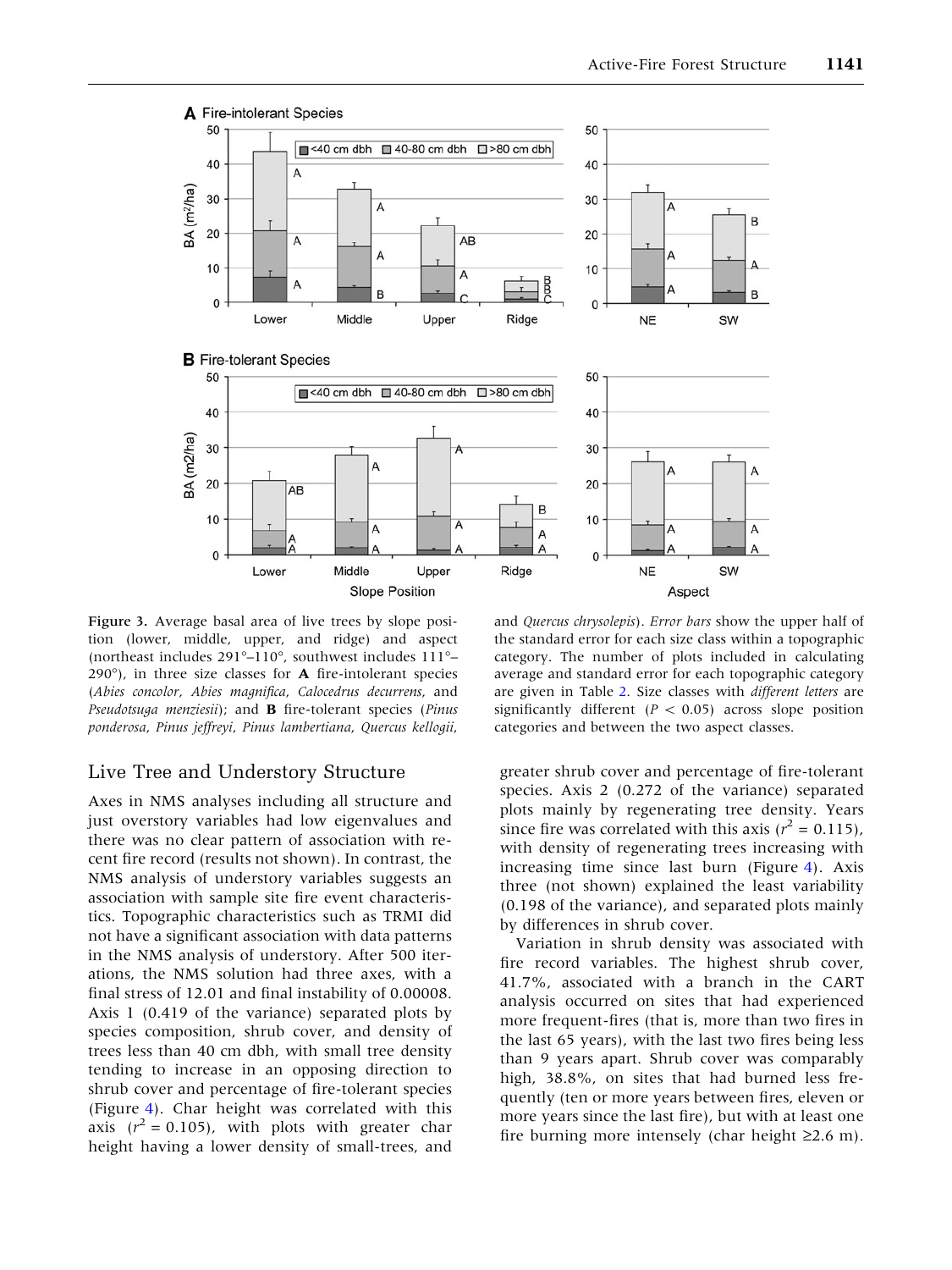<span id="page-8-0"></span>

Figure 4. Bi-joint plot from ordination of forest understory structure and composition. Variables in the primary matrix are density of trees 5–40 cm dbh (Tree Dens), proportion of shade-intolerant species for trees 5–40 cm dbh (% Intol Trees) and regenerating trees (% Intol Regen), density of regenerating trees (Regen) and shrub cover (Shrub). Variables in the secondary matrix that had  $r^2 > 0.1$  with an ordination axis were time since last fire (Yrs Since) and mean char height on tree and snag boles (Char Ht).

Intermediate shrub cover, 18.6%, was associated with sites that had experienced two fires within 9 years of each other, but no other fires within the last 65 years. The lowest shrub density, 7.8%, occurred on sites that had ten or more years between fires, with the most recent fire occurring in the last 11 years (Figure 5A).

Fire intensity, and to a lesser extent topographic position, were associated with the density of stems less than 40 cm dbh. The lowest small tree densities were in plots with average char height of at least 3.3 m, and the second lowest density corresponded to plots with intermediate char height of 2.1–3.3 m. For those plots that had average char height less than 2.1 m, topography became an influence with upper-slope and ridge-top plots having fewer smalltrees than lower and middle slope plots. For lower and middle slope plots, recent fire history was a further influence, with shorter time between fires leading to a greater density of small-trees (Figure 5B).

Variation in basal area of trees of at least 80 cm dbh was associated with differences in topographic measures. The first split in the regression tree corresponded to slope position, separating ridge-top plots from lower, middle and upper-slope plots. The second split corresponded to elevation, with plots below 1692 m having fewer large trees. Of the plots



Figure 5. Classification and regression tree analysis for A shrub cover (%), **B** density (ha<sup>-1</sup>) of live stems  $\leq 40$  cm dbh, and **C** Basal area (m<sup>2</sup>/ha) of live stems  $\geq$ 80 cm dbh. Char ht mean highest char height (m) on all tree and snag boles within a plot, Yrs between number of years between the most recent and the second most recent fires, No of fires total number of fires in the last 65 years, Yrs since number of years since the most recent fire.

above 1692 m, those between  $310^{\circ}$  and  $90^{\circ}$  had the greatest quantity of large trees. Among the other aspects, slope configuration had an effect, with concave plots having greater basal area than convex and flat plots (Figure 5C).

## **DISCUSSION**

Active-fire forest structure was highly heterogeneous and appears to result from the interaction of topographic differences in productivity and recent fire history effects on stand development. Differences in understory vegetation and small tree density were mainly associated with fire effects, with greater fire intensity promoting shrubs and seedlings, but limiting the survival of small-trees. Shorter fire intervals favored shrubs and small tree survival, whereas longer fire intervals favored seedlings and saplings. Large and intermediate trees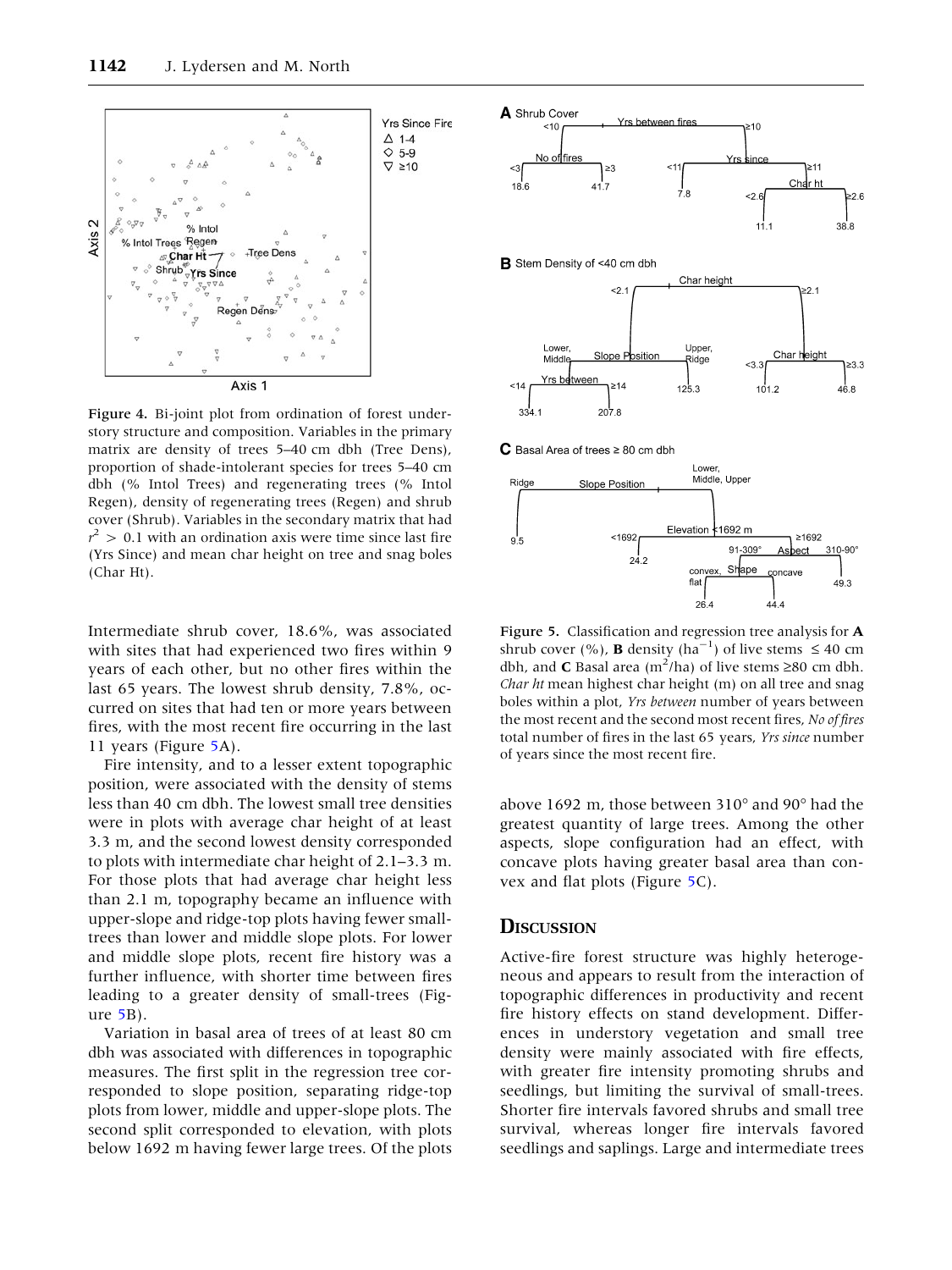were more strongly influenced by topography, with more mesic sites supporting greater tree densities, particularly of fire-intolerant species, and higher fuel loads. Ridges had the lowest productivity in terms of basal area and fuel loads, and were structurally distinct from other topographic positions. Management efforts to increase forest heterogeneity might use topography as a guide for varying stand structure and composition.

Our results should be treated with caution due to several study limitations. First, our approximation of an active-fire regime was imperfect and highly variable. Many study areas did not have fire reintroduced until the 1970s or later and thus were subject to a departure from the effects of frequentfire for a number of decades. Maximum fire intensity and the resulting stand structure appear to be influenced by a legacy of several decades of fuel loading. We believe the conditions we assessed may be more relevant for most forest managers, but they should not be considered an approximation of pre-European forest structure. Second, our data are specific to the Sierra Nevada, and values for stand structure variables are most indicative of mixedconifer forests. Relative differences in forest conditions between topographic categories, however, should be broadly applicable to many coniferous forests that historically had frequent, low-intensity fire regimes. Finally, our study could not directly separate the influence of fire frequency, inferred intensity, and site productivity on forest structure and fuels when it is likely these three factors are confounded. Topography can affect forest vegetation both directly, with contributing factors such as soil moisture (Scholl and Taylor [2010\)](#page-12-0), soil thickness (Meyer and others [2007\)](#page-11-0), and microclimate (Abella and Denton [2009](#page-11-0)), and indirectly by differences in fire intensity (Beaty and Taylor [2001](#page-11-0)) and frequency (Taylor and Skinner [2003\)](#page-12-0). We make some inferences about which of these factors may influence particular stand structures based on correlations, but our study did not directly measure or assess causal mechanisms. In general, forest conditions were highly variable, reducing the number of significant differences between topographic categories. Trends in data suggest there may be additional topographic differences but a larger sample size and pre- and post-burn sampling would help better identify how topography may influence active-fire forest structure and composition.

Although there was high variability between individual plots, overall there were several significant differences in forest structures between different topographic positions. Similar to other

studies we found an effect of topography on both tree density (Underwood and others [2010\)](#page-12-0) and species composition (Taylor and Skinner [2003](#page-12-0); Beaty and Taylor [2007;](#page-11-0) Scholl and Taylor [2010](#page-12-0)). Our study suggests an important factor influencing this difference is trees less than 40 cm dbh, which decrease in density and fire-intolerant composition with increasing maximum fire intensity. Smaller fire-intolerant trees generally have greater mortality from fire than do larger trees or more fire-tolerant species (Stephenson [1999\)](#page-12-0). We were not able to determine which fire caused greater char height and therefore likely contributed to this effect on small tree densities, but previous work suggests that greater numbers of small fire-intolerant trees are removed in first entry burns as compared to successive fires (Webster and Halpern [2010](#page-12-0)). A longer interval between the two most recent fires was also associated with a lower density of small trees possibly due to greater fuel accumulations increasing components of fire intensity such as fire duration, which would not be evident from char height but could still contribute to mortality. Relatively high shrub cover was associated with two different fire patterns. Shrub cover increased with more frequent-fire, but it was also greater when the interval between fires was longer and maximum fire intensity, as inferred from char height, was high. Webster and Halpern ([2010\)](#page-12-0) found that shrubs were sparse in unburned forest, but increased in cover over time following fire. When already present at a site, shrubs typically undergo an initial decrease in cover, but increase their number of sprouts following fire (Kauffman and Martin [1990](#page-11-0)). Burn condition heterogeneity may promote different forest understory responses across a landscape, with areas burning at lower intensity promoting tree regeneration and higherintensity or more frequently burned areas creating shrub habitat.

Overstory forest structure was more highly correlated with topographic variation in site moisture regardless of particular fire frequency or maximum intensity. The greatest basal area of large trees and highest canopy cover occurred on northeast facing slopes and in concave microsites. Among ridge-top plots, there was no relationship between char height and total basal area (a measure dominated by large trees), but there was a negative relationship between char height and small tree density. This implies that basal area may be more directly affected by a site's productivity, whereas small tree density is more influenced by fire intensity. In general, ridges had a greater number of significantly different structural attributes compared to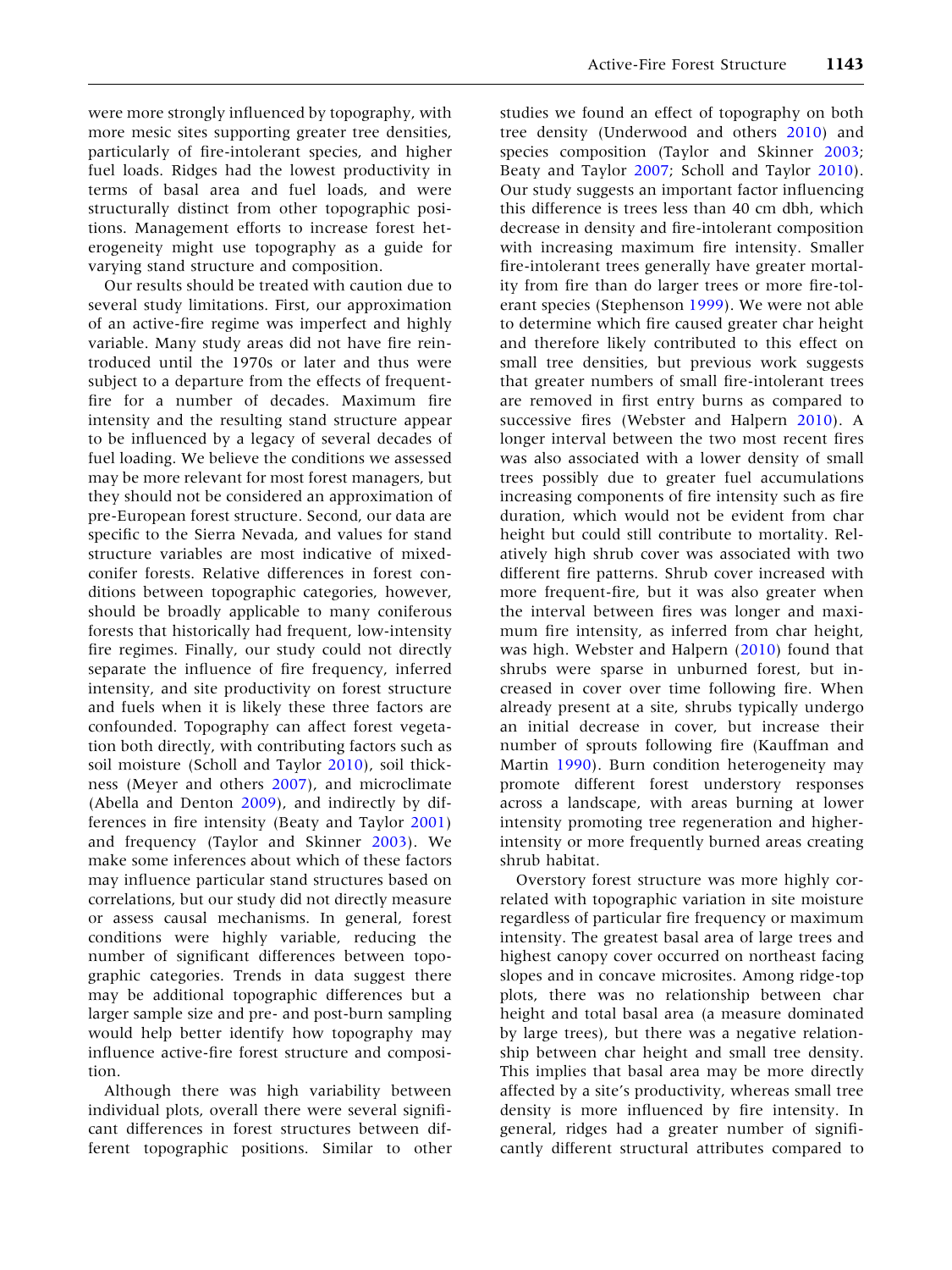other slope positions, including lower canopy cover, stem density, basal area, quadratic mean diameter, and fuel loads. Ridges tend to have higher fire intensities (Beaty and Taylor [2001\)](#page-11-0), lower moisture availability, and shallower soils (Urban and others [2000\)](#page-12-0). The combination of low productivity and a more severe fire regime may be responsible for creating such distinct forest conditions on ridges, as compared to other topographic positions.

Tree size class distribution in this study suggests several decades of fire suppression may have persisting effects on forest composition and resilience even after reintroduction of two or more lowintensity burns. Although absolute density varied between plots and topographic positions, across all sites we found a consistent pattern of the greatest numbers of trees in the second smallest size class, many of which were shade-tolerant, fire-intolerant species. Tree establishment can be coincident with quiescent intervals in the fire record (Brown and Wu [2005](#page-11-0)), suggesting this size class may have established in the period between the onset of fire suppression and the reintroduction of fire. Collins and others [\(2011](#page-11-0)) found a better approximation of historical structure and composition when old forests burned at moderate rather than low-severity because higher-intensity was needed to kill many intermediate size trees following decades of fire suppression. Trees in this size class may escape mortality in lower-severity burns, but will eventually reach a size where they replace the large trees currently dominated by fire-tolerant pines. Studies suggest white fir, which dominates the fireintolerant stems, is more sensitive to drought stress than fire-tolerant pines (Ferrell and others [1994](#page-11-0); Hurteau and others [2007\)](#page-11-0), possibly making these future forests less resilient to droughts that may increase with changing climate conditions (Westerling and others [2006\)](#page-12-0).

Our data support many of the current restoration guidelines for desired conditions of mixed-conifer forest with three noteworthy exceptions. We found much higher levels of shrub cover (17%) than are generally present in most fire-suppressed forests (often <5%). Currently in the Sierra Nevada there are no guidelines for increasing shrub cover even though it is important habitat for many songbirds (Beedy [1981;](#page-11-0) Siegel and DeSante [2003](#page-12-0)) and small mammals (Sakai and Noon [1993](#page-12-0); Coppeto and others [2006](#page-11-0)), and can diversify tree age and size distribution through its affects on regeneration dynamics (Gray and others [2005;](#page-11-0) Nagel and Taylor [2005\)](#page-11-0). Second, we found fairly high levels of coarse woody debris (CWD)  $(9.1 \text{ snags/ha} \geq 50 \text{ cm dh})$ and 10.3 logs/ha with a diameter  $\geq 50$  cm) even

though CWD is often considered ephemeral in active-fire forests (Morrison and Raphael [1993](#page-11-0)). These structures are important components of wildlife habitat (North and others [2009\)](#page-11-0) and may be under represented in fuels-treated forests where current guidelines are vague (SNFPA [2004\)](#page-12-0). Finally, we found variability in forest structure associated with both topographic position and fire metrics suggesting active-fire landscapes have a range of fuel conditions, tree densities, and canopy cover that would provide a diverse array of habitat for wildlife. Some current management practices in the Sierra Nevada set a standard target such as 40– 50% canopy cover (SNFPA [2004](#page-12-0)) that may not be appropriate for all forested areas such as those on ridge-tops. Forest treatments that incorporate more heterogeneity may be able to simultaneously reduce fuel loads, increase forest resilience to drought and wildfire, and provide habitat for sensitive species associated with high canopy closure and stem density.

A common strategy for managing forests under a changing climate is to promote forest resiliency (Millar and others [2007](#page-11-0); Stephens and others [2010\)](#page-12-0), often by thinning smaller trees and reducing surface fuels to reduce both the risk of catastrophic wildfire (Agee and Skinner [2005](#page-11-0)) and tree stress due to competition for scarce soil moisture (Sala and others [2005;](#page-12-0) Zou and others [2008\)](#page-12-0). Scientists and managers, however, have had little information on what numbers of small and intermediate sized trees are sufficient for the future development of large trees, general guidelines for dead wood density and shrub cover, or how these factors may vary with topographic differences in productivity and fire regimes. Our study suggests that under an active-fire regime the interaction between site productivity and fire history creates highly heterogeneous conditions, providing greater habitat variability and fire-resiliency than is present in firesuppressed forests or than is often created by fuels reduction treatments.

#### ACKNOWLEDGMENTS

We would like to thank Cristin Walters for tireless field assistance; Tony Caprio (Sequoia/Kings Canyon N.P.), Jan van Wagtendonk (Yosemite N.P.), and Ross Gerrard (USFS) for help identifying sample sites; Neil Willits for statistical advice, and the USFS Pacific Southwest Research Station for financial support. We would also like to thank two anonymous reviewers, whose suggestions were very helpful in improving the clarity of the manuscript.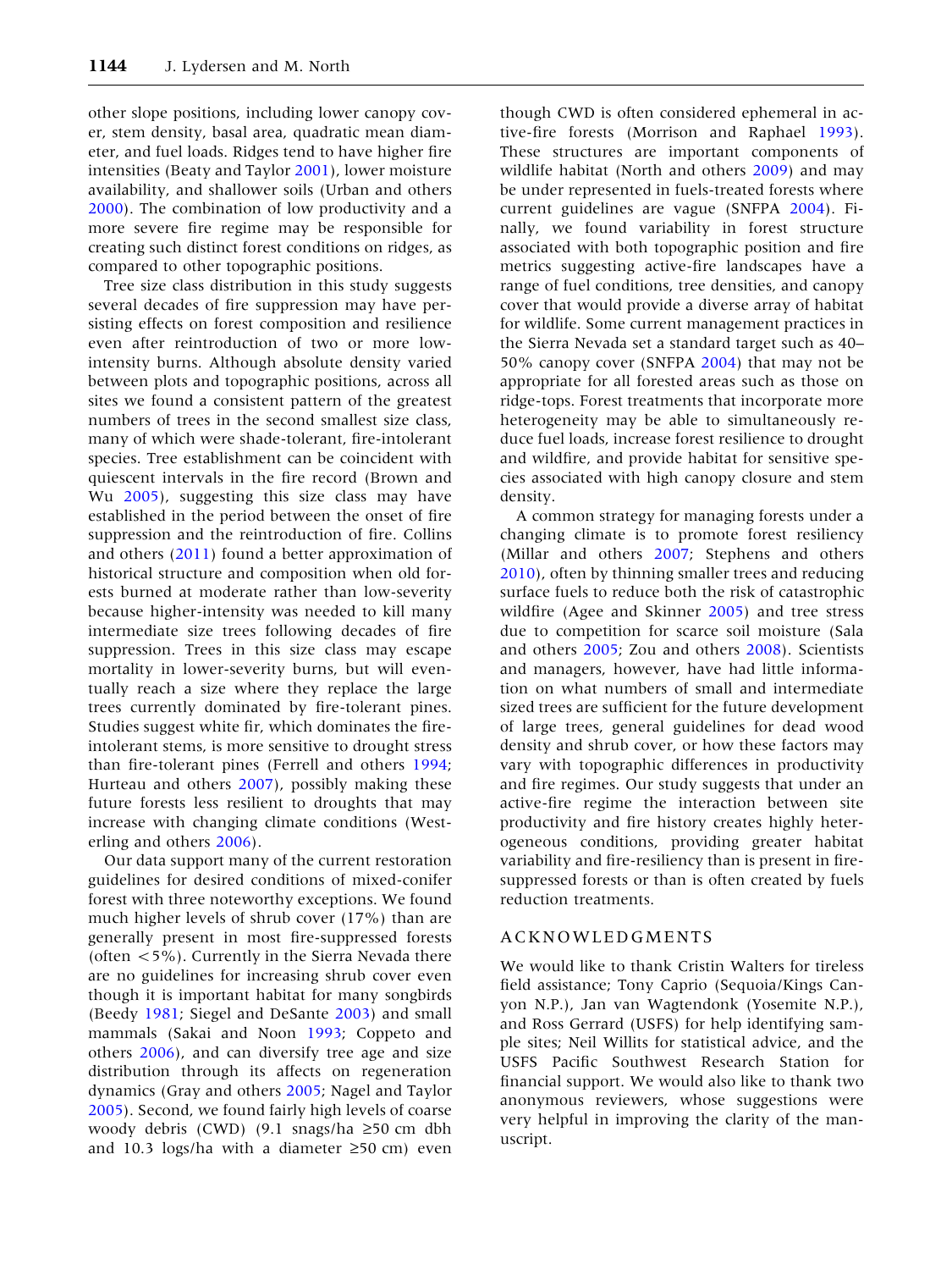#### <span id="page-11-0"></span>REFERENCES

- Abella SR, Denton CW. 2009. Spatial variation in reference conditions: historical tree density and pattern on a Pinus ponderosa landscape. Can J For Res 39:2391–403.
- Agee JK, Skinner CN. 2005. Basic principles of forest fuel reduction treatments. For Ecol Manage 211:83–96.
- Andrews P, Rothermel R. 1982. Charts for interpreting wildland fire behavior characteristics. General Technical Report INT-131. U.S. Department of Agriculture, Forest Service, Intermountain Forest and Range Experiment Station, Ogden, UT.
- Beaty RM, Taylor AH. 2001. Spatial and temporal variation of fire regimes in a mixed conifer forest landscape, Southern Cascades, California, USA. J Biogeogr 28:955–66.
- Beaty RM, Taylor AH. 2007. Fire disturbance and forest structure in old-growth mixed conifer forests in the northern Sierra Nevada, California. J Veg Sci 18:879–90.
- Beedy EC. 1981. Bird communities and forest structure in the Sierra Nevada of California. Condor 83:97–105.
- Bekker MF, Taylor AH. 2001. Gradient analysis of fire regimes in Montane Forests of the Southern Cascade Range, Thousand Lakes Wilderness, California, USA. Plant Ecol 155:15–28.
- Brown JK. 1974. Handbook for inventorying downed woody material. General Technical Report INT-16. U.S. Department of Agriculture, Forest Service. Ogden, Utah: Intermountain Forest and Range Experiment Station. p 24.
- Brown PM, Wu R. 2005. Climate and disturbance forcing of episodic tree recruitment in a southwestern ponderosa pine landscape. Ecology 86:3030–8.
- Canadell JG, Raupach MR. 2008. Managing forests for climate change mitigation. Science 320:1456–7.
- Collins BM, Kelly M, van Wagtendonk JW, Stephens SL. 2007. Spatial patterns of large natural fires in Sierra Nevada wilderness areas. Landscape Ecol 22:545–57.
- Collins BM, Everett RG, Stephens SL. 2011. Impacts of fire exclusion and recent managed fire on forest structure in old growth Sierra Nevada mixed-conifer forests. Ecosphere 2:art51.
- Coppeto SA, Kelt DA, Van Vuren DH, Wilson JA, Bigelow S. 2006. Habitat associations of small mammals at two spatial scales in the northern Sierra Nevada. J Mammal 87:402–13.
- ESRI. 2008. ArcGIS version 9.3. ESRI, Redlands, CA, USA.
- FAO. 2005. Global forest resource assessment. Rome: Food and Agriculture Organization of the United Nations.
- Ferrell GT, Otrosina WJ, Demars CJ Jr. 1994. Predicting susceptibility of white fir during a drought-associated outbreak of the fir engraver, Scolytusventralis, in California. Can J For Res 24:302–5.
- Franklin JF, Fites-Kaufmann JA. 1996. Assessment of late-successional forests of the Sierra Nevada. Sierra Nevada ecosystem project, final report to Congress, Davis. pp 627–62.
- Fulé PZ. 2008. Does it make sense to restore wildland fire in changing climate? Restor Ecol 16:526–31.
- Gray AN, Zald HSJ, Kern RA, North M. 2005. Stand conditions associated with tree regeneration in Sierran mixed-conifer forests. Forest Sci 51:198–210.
- Hessburg P, Salter R, James K. 2007. Re-examining fire severity relations in pre-management era mixed conifer forests: inferences from landscape patterns of forest structure. Landscape Ecol 22:5–24.
- Hurteau M, Zald H, North M. 2007. Species-specific response to climate reconstruction in upper-elevation mixed-conifer for-

ests of the western Sierra Nevada, California. Can J For Res 37:1681–91.

- Insightful Corporation. 2007. S-PLUS. Seattle, WA, USA.
- Kauffman JB, Martin RE. 1990. Sprouting shrub response to different seasons and fuel consumption levels of prescribed fire in Sierra Nevada mixed conifer ecosystems. Forest Sci 36:748–64.
- Keane RE, Hessburg PF, Landres PB, Swanson FJ. 2009. The use of historical range and variability (HRV) in landscape management. For Ecol Manage 258:1025–37.
- Keeley JE. 2009. Fire intensity, fire severity and burn severity: a brief review and suggested usage. Int. J. Wildland Fire 18:116– 26.
- Laughlin DC, Bakker JD, Stoddard MT, Daniels ML, Springer JD, Gildar CN, Green AM, Covington WW. 2004. Toward reference conditions: wildfire effects on flora in an old-growth ponderosa pine forest. For Ecol Manage 199:137–52.
- Levene H. 1960. Robust tests for equality of variances. In: Olkin I, Ed. Stanford studies in mathematics and statistics. Palo Alto (CA): Stanford University Press. p 278–92.
- Maser C, Trappe JM. 1984. The seen and unseen world of the fallen tree. In: U.S. Department of Agriculture, Forest Service, Pacific Northwest Research Station, Portland, p 56.
- McCune B, Grace JB. 2002. Analysis of ecological communities. Gleneden Beach (OR): MjM Software Design.
- McCune B, Mefford MJ. 2006. PC-ORD. Multivariate analysis of ecological data. Gleneden Beach (OR): MjM Software.
- Meyer MD, North MP, Gray AN, Zald HSJ. 2007. Influence of soil thickness on stand characteristics in a Sierra Nevada mixed-conifer forest. Plant Soil 294:113–23.
- Millar CI, Woolfenden WB. 1999. The role of climate change in interpreting historical variability. Ecol Appl 9:1207–16.
- Millar CI, Stephenson NL, Stephens SL. 2007. Climate change and forests of the future: managing in the face of uncertainty. Ecol Appl 17:2145–51.
- Miller JD, Thode AE. 2007. Quantifying burn severity in a heterogeneous landscape with a relative version of the delta Normalized Burn Ratio (dNBR). Remote Sens Environ 109:66–80.
- Miller JD, Safford HD, Crimmins M, Thode AE. 2009. Quantitative evidence for increasing forest fire severity in the Sierra Nevada and Southern Cascade Mountains, California and Nevada, USA. Ecosystems 12:16–32.
- Morrison ML, Raphael MG. 1993. Modeling the dynamics of snags. Ecol Appl 3:322–30.
- Nagel TA, Taylor AH. 2005. Fire and persistence of montane chaparral in mixed conifer forest landscapes in the northern Sierra Nevada, Lake Tahoe Basin, California, USA. J Torrey Bot Soc 132:442–57.
- Nesmith JCB, Caprio AC, Pfaff AH, McGinnis TW, Keeley JE. 2011. A comparison of effects from prescribed fires and wildfires managed for resource objectives in Sequoia and Kings Canyon National Parks. For Ecol Manage 261:1275–82.
- North M, Innes J, Zald H. 2007. Comparison of thinning and prescribed fire restoration treatments to Sierran mixed-conifer historic conditions. Can J For Res 37:331–42.
- North M, Stine P, Zielinski W, Stephens S. 2009. An ecosystem management strategy for Sierran mixed-conifer forests General Technical Report. PSW-GTR-220. U.S. Department of Agriculture, Forest Service, Pacific Southwest Research Station, Albany, CA.